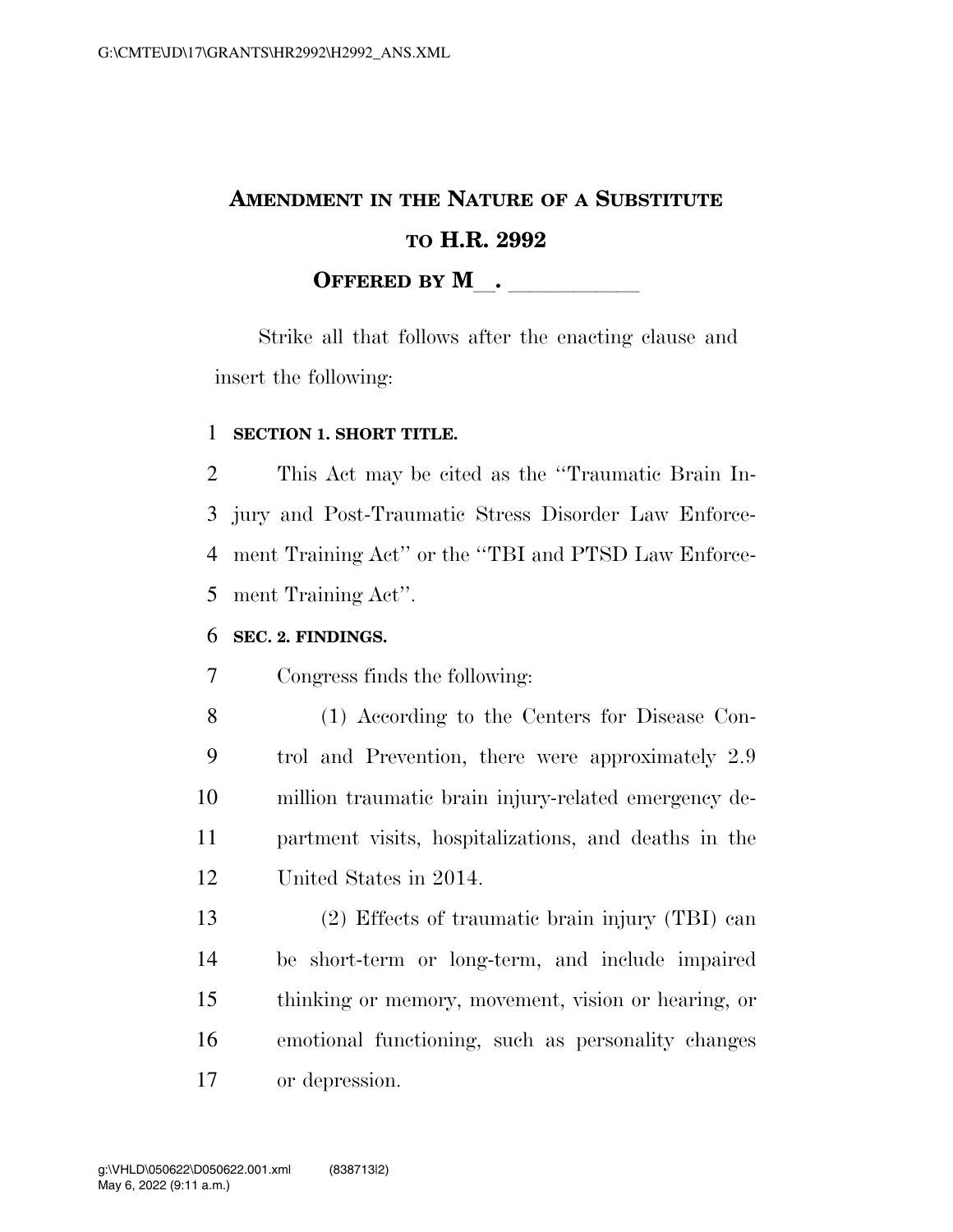(3) Currently, between 3.2 million and 5.3 mil- lion persons are living with a TBI-related disability in the United States. (4) About 7 or 8 percent of Americans will ex- perience post-traumatic stress disorder (PTSD) at some point in their lives, and about 8 million adults have PTSD during the course of a given year. (5) TBI and PTSD have been recognized as the signature injuries of the Wars in Iraq and Afghani- stan. (6) According to the Department of Defense, 383,000 men and women deployed to Iraq and Af-ghanistan sustained a brain injury while in the line

of duty between 2000 and 2018.

 (7) Approximately 13.5 percent of Operations Iraqi Freedom and Enduring Freedom veterans screen positive for PTSD, according to the Depart-ment of Veteran Affairs.

 (8) About 12 percent of Gulf War Veterans have PTSD in a given year while about 30 percent of Vietnam Veterans have had PTSD in their life-22 time.

 (9) Physical signs of TBI can include motor im- pairment, dizziness or poor balance, slurred speech, impaired depth perception, or impaired verbal mem-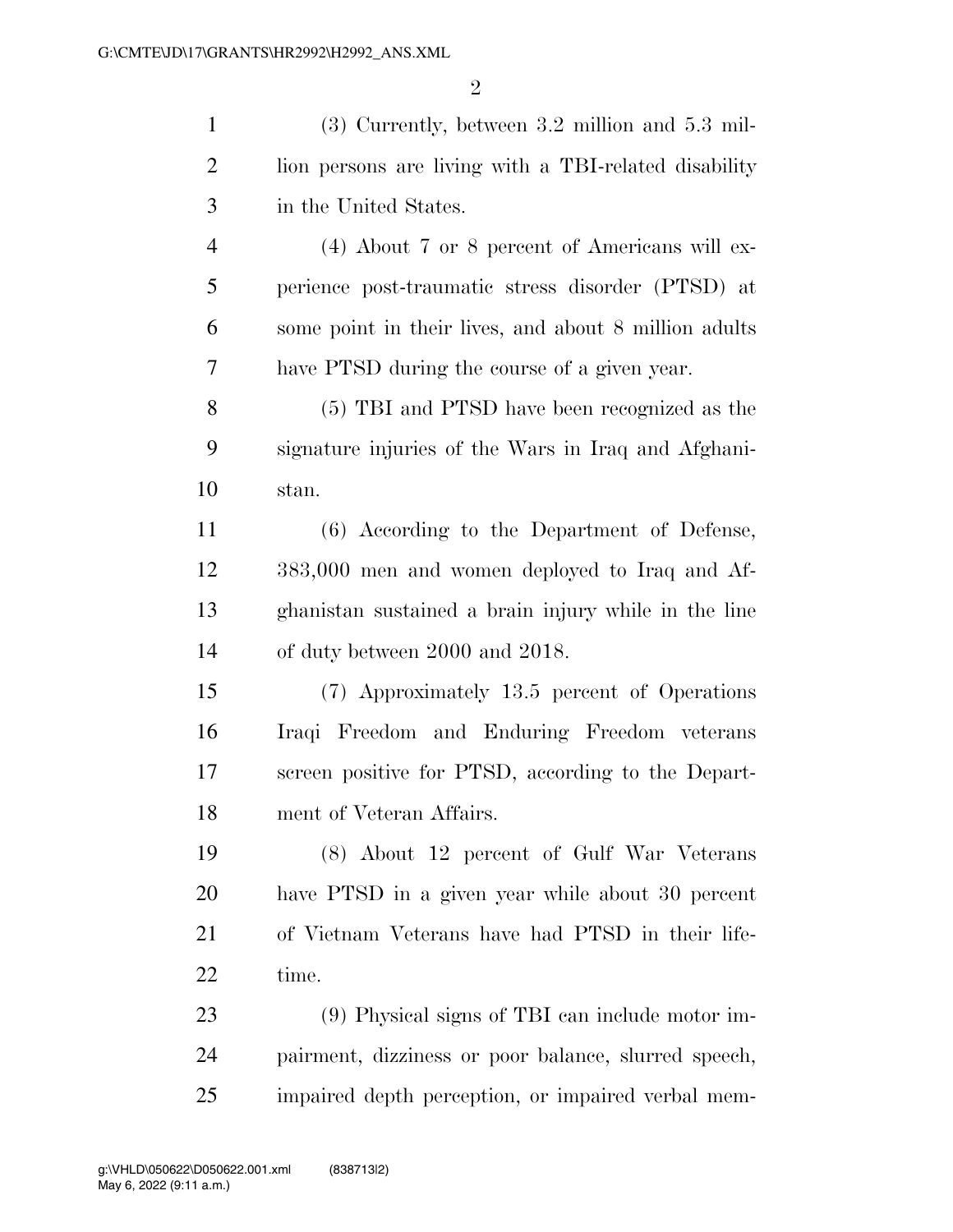ory, while physical signs of PTSD can include agita- tion, irritability, hostility, hypervigilance, self-de- structive behavior, fear, severe anxiety, or mistrust. (10) Physical signs of TBI and PTSD often overlap with physical signs of alcohol or drug im- pairment, which complicate a first responder's abil- ity to quickly and effectively identify an individual's condition. **SEC. 3. CREATION OF A TBI AND PTSD TRAINING FOR FIRST RESPONDERS.**  Part HH of title I of the Omnibus Crime Control and Safe Streets Act of 1968 (34 U.S.C. 10651 et seq.) is amended— (1) in section 2991— 15 (A) in subsection  $(h)(1)(A)$ , by inserting before the period at the end the following: '', in- cluding the training developed under section 2993''; and (B) in subsection (o), by amending para- graph (1) to read as follows: 21 "(1) In GENERAL.—There is authorized to be appropriated to the Department of Justice to carry out this section \$54,000,000 for each of fiscal years 2023 through 2027.''; and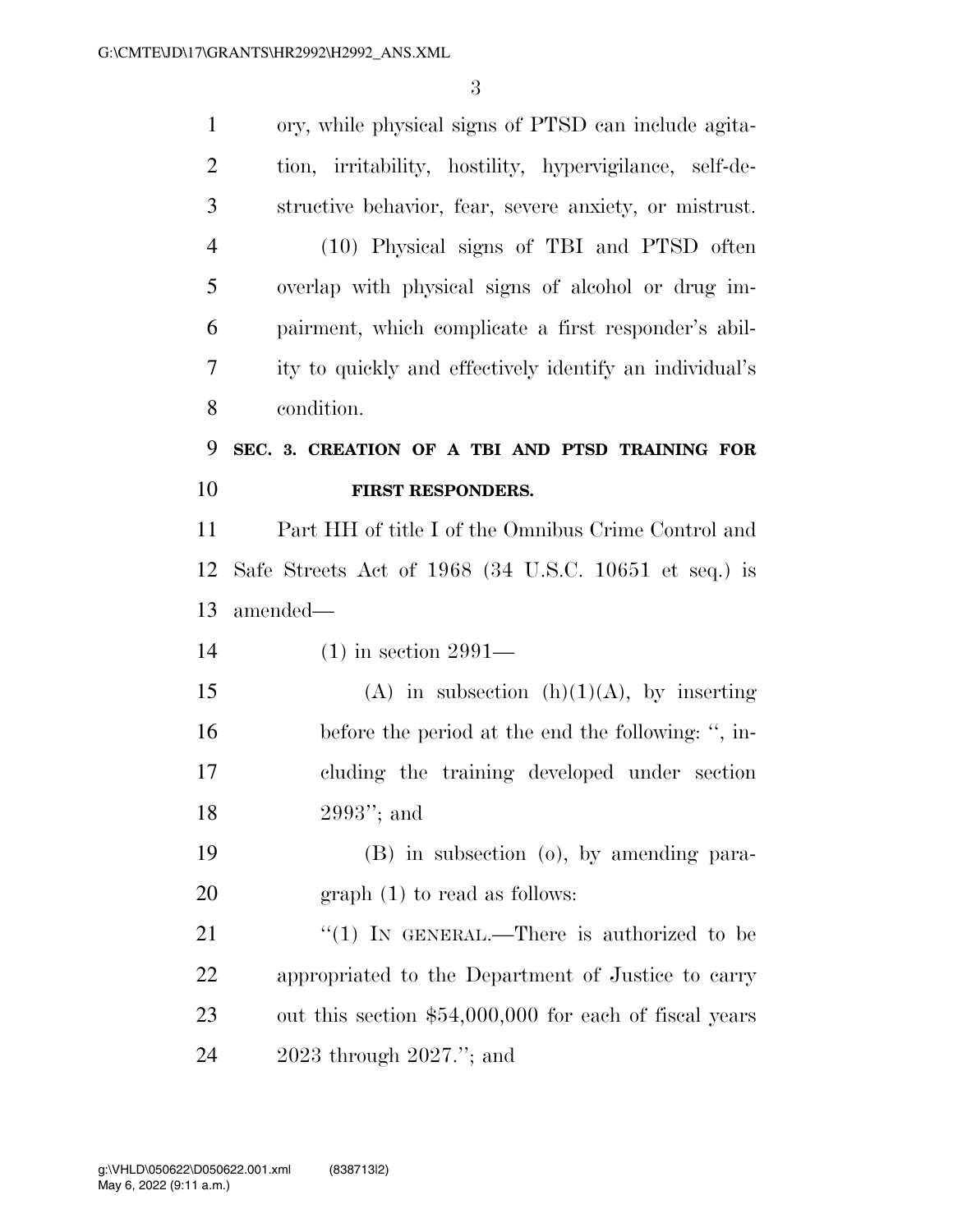(2) by inserting after section 2992 the following new section:

### **''SEC. 2993. CREATION OF A TBI AND PTSD TRAINING FOR FIRST RESPONDERS.**

 ''(a) IN GENERAL.—Not later than one year after the date of the enactment of this section, the Attorney Gen- eral, acting through the Director of the Bureau of Justice Assistance, in consultation with the Director of the Cen- ters for Disease Control and Prevention and the Assistant Secretary for Mental Health and Substance Use, shall so- licit best practices regarding techniques to interact with persons who have a traumatic brain injury, an acquired brain injury, or post-traumatic stress disorder from first responder, brain injury, veteran, and mental health orga- nizations, health care and mental health providers, hos- pital emergency departments, and other relevant stake- holders, and shall develop crisis intervention training tools for use by first responders (as such term is defined in sec-tion 3025) that provide—

  $\qquad$   $\qquad$   $\qquad$   $\qquad$   $\qquad$   $\qquad$   $\qquad$   $\qquad$   $\qquad$   $\qquad$   $\qquad$   $\qquad$   $\qquad$   $\qquad$   $\qquad$   $\qquad$   $\qquad$   $\qquad$   $\qquad$   $\qquad$   $\qquad$   $\qquad$   $\qquad$   $\qquad$   $\qquad$   $\qquad$   $\qquad$   $\qquad$   $\qquad$   $\qquad$   $\qquad$   $\qquad$   $\qquad$   $\qquad$   $\qquad$   $\qquad$  toms of a traumatic brain injury, an acquired brain injury, and post-traumatic stress disorder;

23  $\frac{1}{2}$  techniques to interact with persons who have a traumatic brain injury, an acquired brain in-jury, or post-traumatic stress disorder; and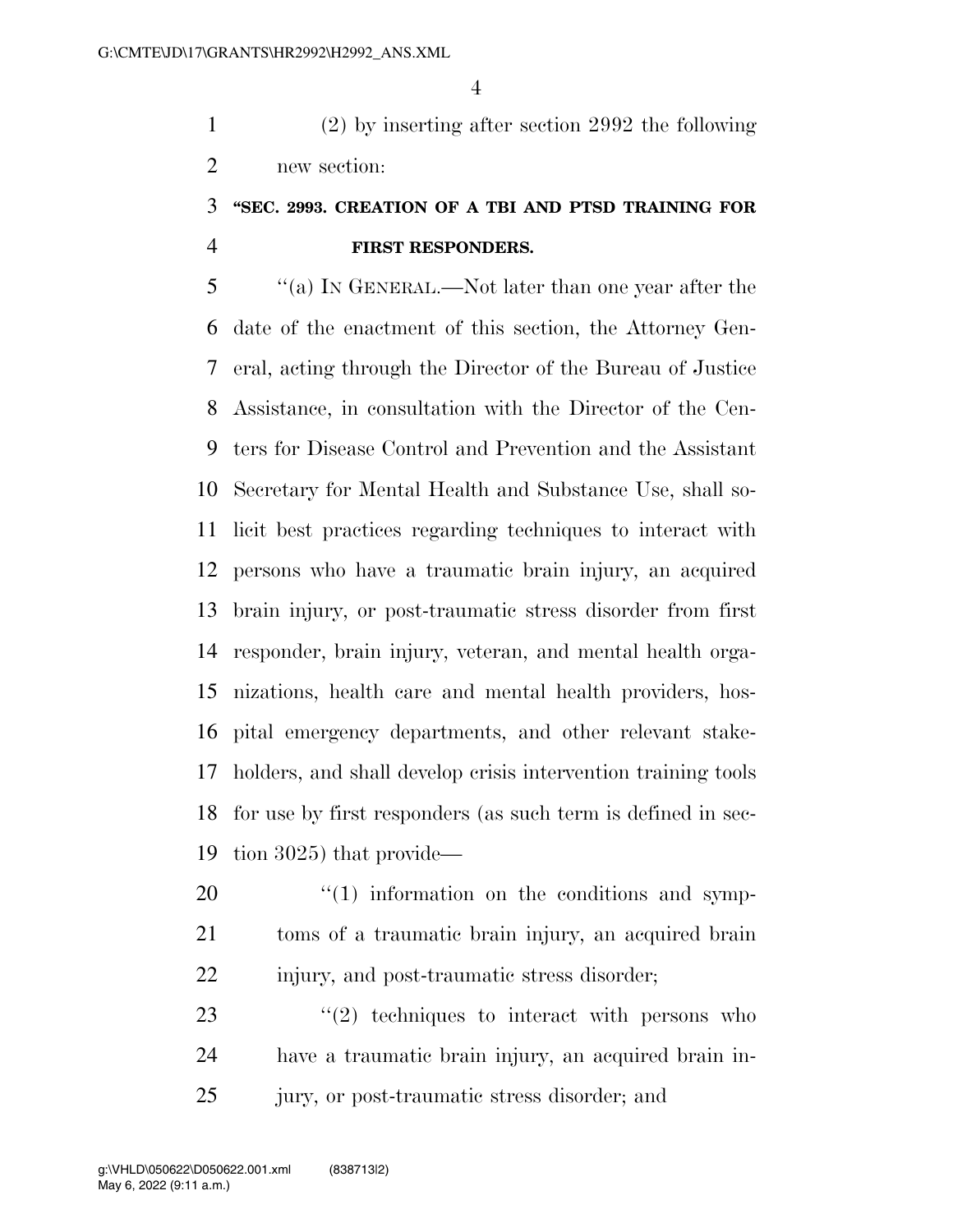1 ''(3) information on how to recognize persons who have a traumatic brain injury, an acquired brain injury, or post-traumatic stress disorder.

 ''(b) USE OF TRAINING TOOLS AT LAW ENFORCE- MENT MENTAL HEALTH LEARNING SITES.—The Attor- ney General shall ensure that not less than one Law En- forcement Mental Health Learning Site designated by the Director of the Bureau of Justice Assistance uses the training tools developed under subsection (a).

 ''(c) POLICE MENTAL HEALTH COLLABORATION TOOLKIT.—The Attorney General shall make the training tools developed under subsection (a) available as part of the Police-Mental Health Collaboration Toolkit provided by the Bureau of Justice Assistance.''.

### **SEC. 4. SURVEILLANCE AND REPORTING FOR FIRST RE-SPONDERS WITH TBI.**

 Section 393C of the Public Health Service Act (42 U.S.C. 280b–1d) is amended by adding at the end the fol-lowing:

20 "(d) LAW ENFORCEMENT AND FIRST RESPONDER SURVEILLANCE.—

22 "(1) In GENERAL.—The Secretary, acting through the Director of the Centers for Disease Control and Prevention, shall implement concussion data collection and analysis to determine the preva-